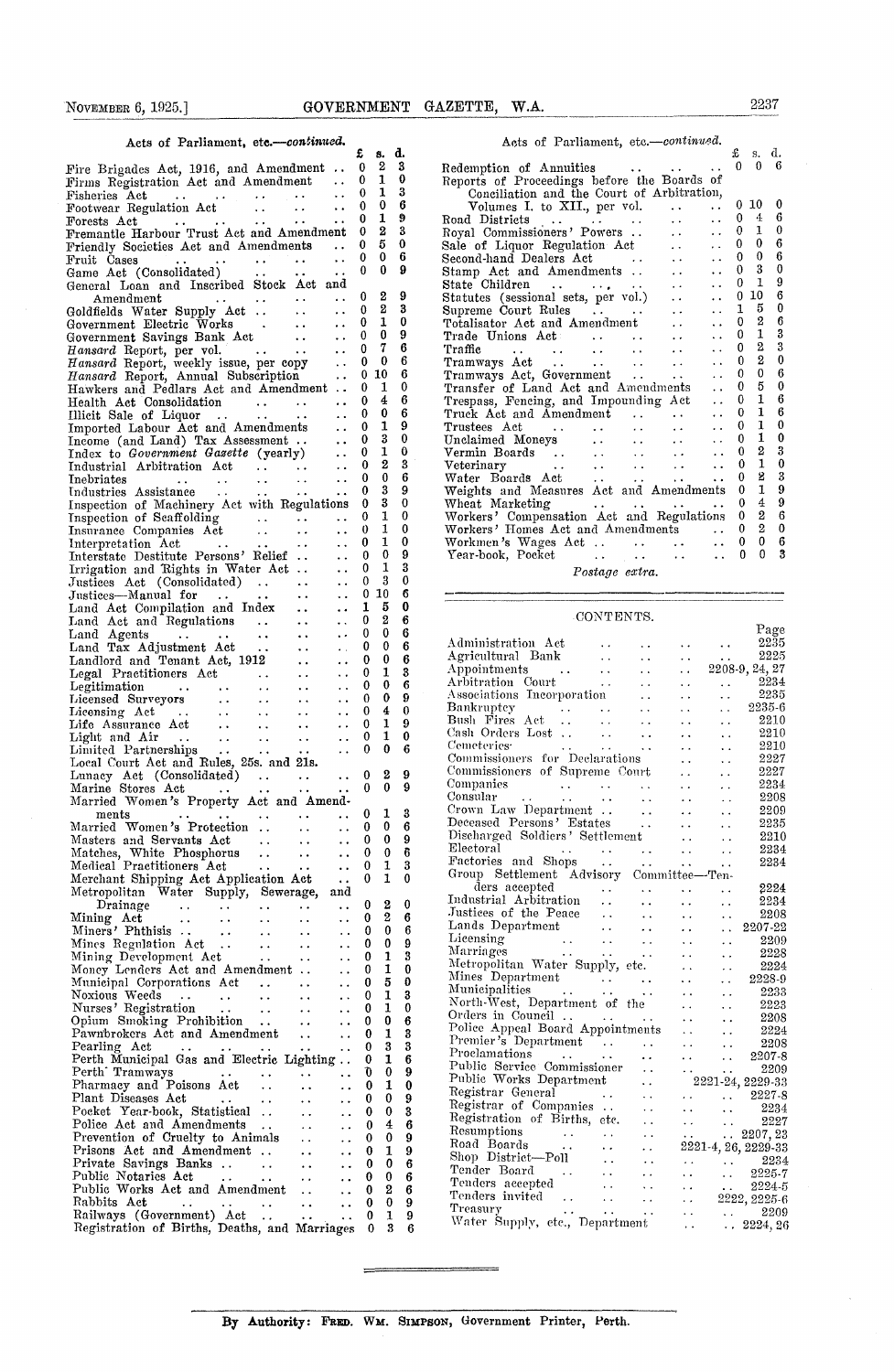

# Government Gazette

## PERTH, FRIDAY, 6 NOVEMBER 1925 No. 50

© STATE OF WESTERN AUSTRALIA

### **CONTENTS**

Administration Act Agricultural Bank Appointments Arbitration Court Associations Incorporation Bankruptcy Bush Fires Act Cash Orders lost Cemeteries Commissioners for Declarations Commissioners of Supreme Court Companies Consular Crown Law Department Deceased Persons' Estates Discharged Soldiers' Settlement Electoral Factories and Shops Group Settlement Advisory Committee—Tenders accepted Industrial Arbitration Justices of the Peace Lands Department Licensing Marriages Metropolitan Water Supply, etc. Mines Department Municipalities North-West, Department of the Orders in Council Police Appeal Board Appointments Premier's Department Proclamations Public Service Commissioner Public Works Department Registrar General Registrar of Companies Registration of Births, etc. Resumptions Road Boards Shop District—Poll Tender Board